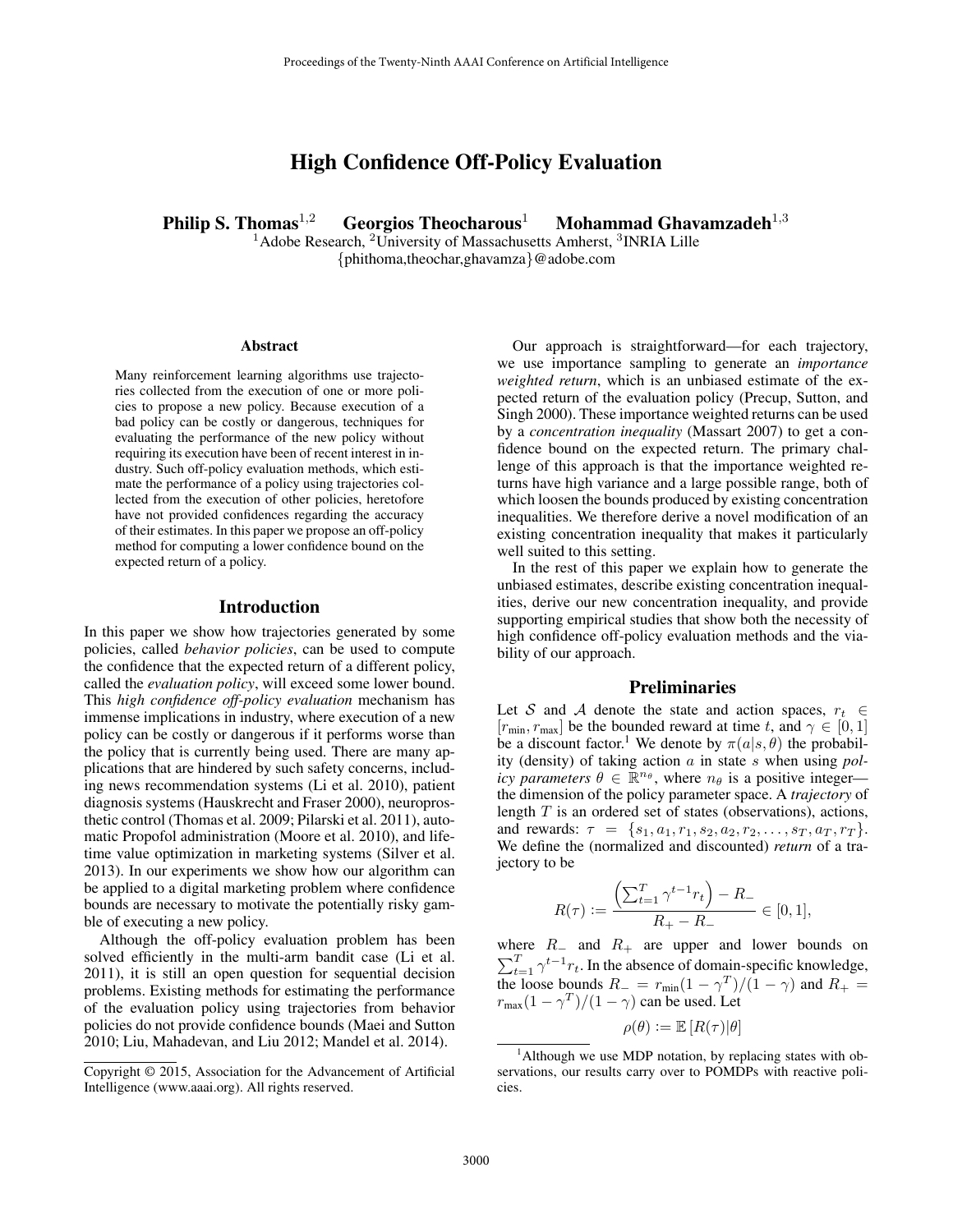denote the performance of policy parameters  $\theta$ , i.e., the expected discounted return when using policy parameters  $\theta$ . We assume that all trajectories are of length at most  $T$ .

We assume that we are given a data set,  $D$ , that consists of *n* trajectories,  $\{\tau_i\}_{i=1}^n$ , each labeled by the policy parameters that generated them,  $\{\theta_i\}_{i=1}^n$ , i.e.,<sup>2</sup>

$$
\mathcal{D} = \{ (\tau_i, \theta_i) : i \in \{1, \dots, n\}, \tau_i \text{ generated using } \theta_i \}.
$$

Note that  $\{\theta_i\}_{i=1}^n$  are *behavior* polices—those that generated the batch of data (trajectories). Finally, we denote by  $\theta$  the *evaluation* policy—the one that should be evaluated using the data set  $D$ . Although some trajectories in  $D$  may have been generated using the evaluation policy, we are particularly interested in the setting where some or all of the behavior policies are different from the evaluation policy. As described in the introduction, our goal is to present a mechanism that takes a confidence,  $(1 - \delta) \in [0, 1]$ , as input and returns a corresponding lower bound,  $\rho_-\in [0,1]$ , for the performance of the evaluation policy,  $\rho(\theta)$ . The mechanism should also be able to take a lower bound,  $\rho_-\in [0,1]$ , as input and return the confidence,  $1 - \delta$ , that  $\rho$ <sub>-</sub> is a lower bound on  $\rho(\theta)$ .

#### Generating Unbiased Estimates of  $\rho(\theta)$

Our approach relies on our ability to take an element  $(\tau, \theta_i) \in \mathcal{D}$ , i.e., a trajectory  $\tau$  generated by a behavior policy  $\theta_i$ , and compute an unbiased estimate,  $\hat{\rho}(\theta, \tau, \theta_i)$ , of the performance of the evaluation policy  $\rho(\theta)$ . We use *importance sampling* (Precup, Sutton, and Singh 2000) to generate these unbiased estimates:<sup>3</sup>

$$
\hat{\rho}(\theta, \tau, \theta_i) = R(\tau) \frac{\Pr(\tau | \theta)}{\Pr(\tau | \theta_i)} := \underbrace{R(\tau)}_{\text{return}} \underbrace{\prod_{t=1}^{T} \frac{\pi(a_t | s_t, \theta)}{\pi(a_t | s_t, \theta_i)}}_{\text{importance weight}}, \quad (1)
$$

where  $Pr(\tau|\theta)$  is the probability that trajectory  $\tau$  is generated by following policy  $\theta$ . Note that we do *not* need to require  $\pi(a|s, \theta_i) > 0$  for all s and a in (1), since division by zero can never occur in this equation. This is because  $a_t$  would have never been chosen in trajectory  $\tau_i$  if  $\pi(a_t|s_t, \theta_i) = 0.$ 

For each  $\theta_i$ ,  $\hat{\rho}(\theta, \tau, \theta_i)$  is a random variable that can be sampled by generating a trajectory,  $\tau$ , using policy parameters  $\theta_i$ , and then using (1). If  $\pi(a|s,\theta) = 0$  for all s and a where  $\pi(a|s, \theta_i) = 0$ , then importance sampling is unbiased, i.e.,  $\mathbb{E}[\hat{\rho}(\theta, \tau, \theta_i)] = \rho(\theta)$ . However, it is important to consider what happens when this is not the case—when there is one or more state-action pair, s, a, where  $\pi(a|s,\theta) > 0$  but  $\pi(a|s, \theta_i) = 0$ . In this case  $\hat{\rho}(\theta, \tau, \theta_i)$  is a biased estimator because it does not have access to data that can be used to evaluate the outcome of taking action  $\alpha$  in state  $\alpha$ . For simplicity, we avoid this by assuming that if  $\pi(a|s, \theta_i) = 0$ , then



Figure 1: Empirical estimate of the *probability density function* (PDF) of  $\hat{\rho}(\theta, \tau, \theta_i)$  on a simplified version of the mountain-car problem (Sutton and Barto 1998) with  $T =$ 20. The behavior policy,  $\theta_i$ , corresponds to a suboptimal policy and the evaluation policy,  $\theta$ , is selected along the natural policy gradient from  $\theta_i$ . The PDF is estimated from 100,000 trajectories. It is important to note that while the tightest upper bound on  $\hat{\rho}(\theta, \tau, \theta_i)$  is approximately  $10^{9.4}$ , the largest observed importance weighted return is only around 316. The sample mean is about  $0.191 \approx 10^{-0.72}$ . Note that the horizontal axis is scaled logarithmically. Also, the upper bound on  $\hat{\rho}(\theta, \tau, \theta_i)$  was computed using a brute force search for the s, a pair that maximizes  $\pi(a|s,\theta)/\pi(a|s,\theta_i)$ . Without domain-specific knowledge, this state-action pair could occur at every time step and could result in a return of 1, making the largest possible importance weighted return  $(\pi(a|s,\theta)/\pi(a|s,\theta_i))^T$ .

 $\pi(a|s, \theta) = 0$ . In the appendix we explain this in more detail and show that *the lower bound that we propose holds even without this assumption*.

Since the smallest possible return is zero and the importance weights are nonnegative, the *importance weighted returns*,  $\hat{\rho}(\theta, \tau, \theta_i)$ , are bounded from below by zero. However, when the action selected in a state by the behavior policy has low probability under the behavior policy but high probability under the evaluation policy, i.e.,  $\pi(a_t|s_t, \theta_i)$  is small and  $\pi(a_t|s_t, \theta)$  is large, then the corresponding importance weighted return,  $\hat{\rho}(\theta, \tau, \theta_i)$ , might be large. So, the random variables  $\hat{\rho}(\theta, \tau, \theta_i)$  are bounded from below by zero, have expected value in [0, 1], and may have a large upper bound. This means that  $\hat{\rho}(\theta, \tau, \theta_i)$  often has a very long tail, as shown in Fig. 1. Thus, the primary challenge of our endeavor is to measure and account for this large range and high variance to produce a tight bound on  $\rho(\theta)$ .

#### Concentration Inequality

We consider three concentration inequalities that provide probability bounds on how a random variable deviates from its expectation. Let  $X_1, \ldots, X_n$  be *n* independent realvalued bounded random variables such that for each  $i \in$  $\{1,\ldots,n\}$ , we have  $\Pr(X_i \in [0,b_i]) = 1$  and  $\mathbb{E}[X_i] = \mu$ . In the context or our problem, the  $X_i$  correspond to the importance weighted returns,  $\hat{\rho}(\theta, \tau, \theta_i)$ , the uniform mean,  $\mu$ , is  $\rho(\theta)$ , and  $b_i$  is an upper bound on  $\hat{\rho}(\theta, \tau, \theta_i)$ . Recall from

<sup>&</sup>lt;sup>2</sup>Note that  $\theta_i$  denotes the parameter vector of the *i*th trajectory and not the *i*th element of  $\theta$ .

<sup>3</sup>*Per-decision importance sampling* (Precup, Sutton, and Singh 2000) is another unbiased estimator that could be used in place of ordinary importance sampling. Here we use ordinary importance sampling due to its simplicity.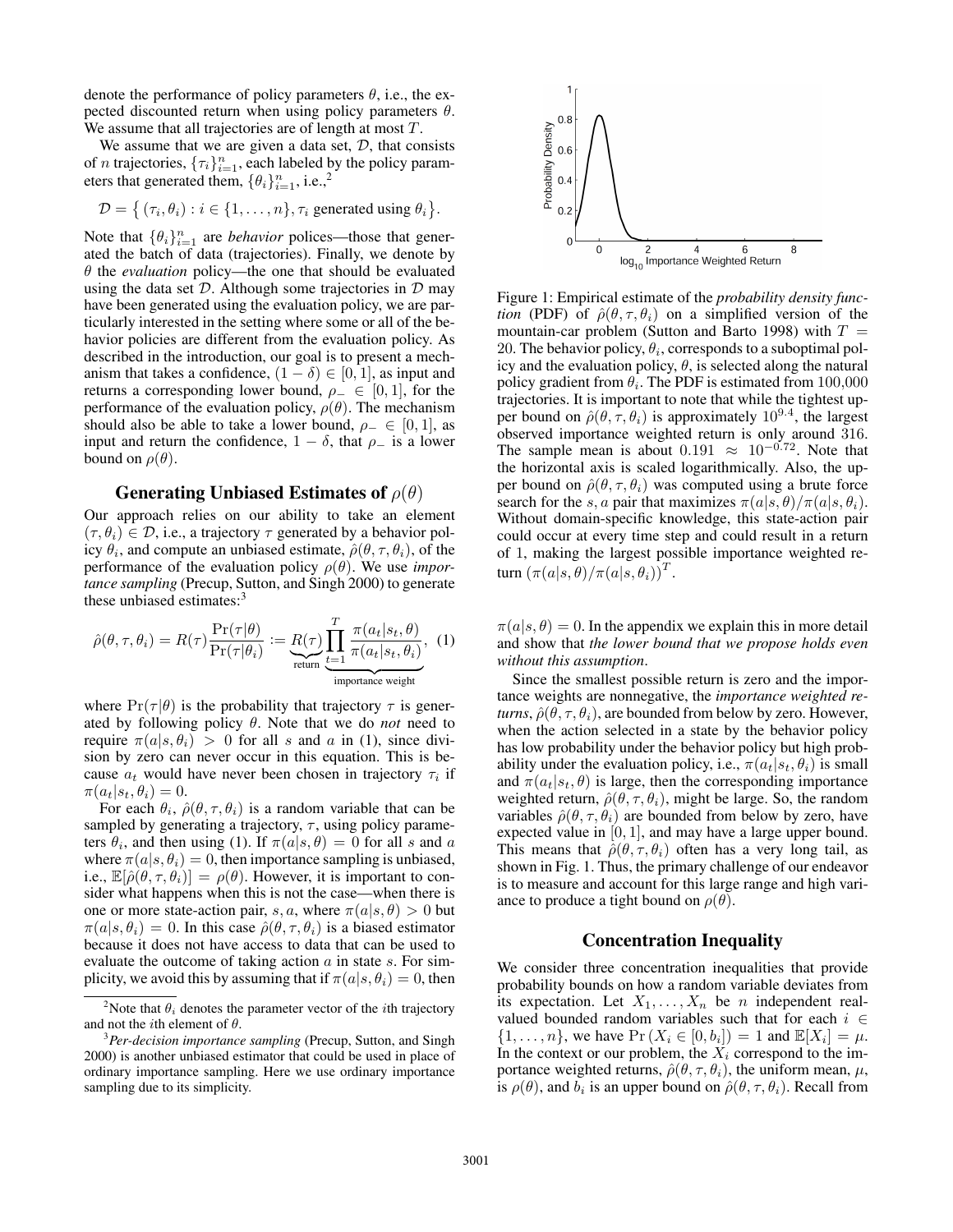the last section that  $b_i$  can be exceedingly large—about  $10^{9.4}$ in the example of Fig. 1. In the following, for simplicity, we assume that all the random variables have the same upper bound, b.

Chernoff-Hoeffding (CH) inequality: This bound indicates that with probability at least  $1 - \delta$ , we have

$$
\mu \ge \frac{1}{n} \sum_{i=1}^{n} X_i - b \sqrt{\frac{\ln(1/\delta)}{2n}}
$$

.

.

Maurer & Pontil's empirical Bernstein (MPeB) inequality (Maurer and Pontil 2009, Theorem 11): This bound replaces the true (unknown in our setting) variance in Bernstein's inequality with the sample variance. The MPeB inequality states that with probability at least  $1 - \delta$ , we have<sup>4</sup>

$$
\mu \geq \frac{1}{n} \sum_{i=1}^{n} X_i - \frac{7b \ln(2/\delta)}{3(n-1)} - \frac{1}{n} \sqrt{\frac{\ln(2/\delta)}{n-1} \sum_{i,j=1}^{n} (X_i - X_j)^2}.
$$

Anderson (AM) inequality: The Anderson inequality (Anderson 1969) is based on the Dvoretzky-Kiefer-Wolfowitz inequality (Dvoretzky, Kiefer, and Wolfowitz 1956), and the variant we use here is with the optimal constants found by Massart (1990). The AM inequality states that with probability at least  $1 - \delta$ , we have

$$
\mu \ge z_n - \sum_{i=0}^{n-1} (z_{i+1} - z_i) \min \left\{ 1, \frac{i}{n} + \sqrt{\frac{\ln (2/\delta)}{2n}} \right\}
$$

where  $z_1, \ldots, z_n$  are the samples of the random variables  $X_1, X_2, \ldots, X_n$ , sorted such that  $z_1 \leq z_2 \leq \ldots \leq z_n$ , and  $z_0 = 0$ . Unlike the CH and MPeB bounds, which hold for independent random variables, the AM inequality only holds for independent and identically distributed (i.i.d.) random variables, i.e.,  $X_1, \ldots, X_n$  should also be identically distributed. In the context of our problem, this means that the AM bound can only be used when all of the trajectories in  $D$  were generated by a single behavior policy.

Notice that the effect of the range, b, is decreased in MPeB relative to CH, since in MPeB the range is divided by  $n$ , relative to CH, since in MPeB the range is divided by  $n$ , whereas in CH it is divided by  $\sqrt{n}$ . While CH is based on the sample mean and MPeB is based on the sample mean and variance, AM takes into account the entire sample cumulative distribution function. This allows AM to only depend on the largest observed sample and not b. This can be a significant improvement in situations like the example of Fig. 1, where the largest observed sample is about 316, while b is approximately  $10^{9.4}$ . However, despite AM's desirable property that it does not depend on the range of the random variable, it is not suitable for our problem for two reasons: 1) It tends to be looser than MPeB for random variables without long tails, due to its inherent reliance on the Kolmogorov-Smirnov statistic (Diouf and Dufour 2005, Section 4). 2) As discussed earlier, unlike CH and MPeB, AM can be applied only if the random variables are i.i.d., and to the best of our knowledge, it is not obvious how to extend it to the setting in which the random variables are only independent and not

identically distributed (in the context of our problem, this is when  $D$  is generated by multiple behavior policies).

Our goal in the rest of this section is to extend MPeB so that it is useful for our policy evaluation problem, i.e., so that it is independent of the range of the random variables and able to handle random variables that have different ranges but the same mean. This results in a new concentration inequality that combines the desirable properties of MPeB (general tightness and applicability to random variables that are not identically distributed) with those of AM (no direct dependence on the range of the random variables). In the context of our policy evaluation problem, it also removes the need to determine a tight upper bound on the largest possible importance weighted return, which may require expert consideration of domain-specific properties.

Our new bound is an extension of MPeB that relies on two key insights: 1) removing the upper tail of a distribution can only lower its expected value, and 2) MPeB can be generalized to handle random variables with different ranges if it is simultaneously specialized to random variables with the same mean. We prove our new concentration inequality in Thm. 1. To prove this theorem, we collapse the tail of the distribution of the random variables, normalize the random variables so that the MPeB inequality can be applied, and then use MPeB to generate a lower-bound from which we extract a lower-bound on the mean of the original random variables. Our approach for collapsing the tails of the distributions and then bounding the means of the new distributions is similar to bounding the truncated mean and is a form of Winsorization (Wilcox and Keselman 2003). Later we will discuss how the threshold values,  $c_i$ , can be selected automatically from the data.

**Theorem 1.** Let  $X_1, \ldots, X_n$  be *n* independent real*valued bounded random variables such that for each* i ∈  $\{1, \ldots, n\}$ , we have  $\Pr(0 \le X_i) = 1$ ,  $\mathbb{E}[X_i] \le \mu$ , and *the fixed real-valued threshold*  $c_i > 0$ *. Let*  $\delta > 0$  *and*  $Y_i := \min\{X_i, c_i\}$ . Then with probability at least  $1 - \delta$ , *we have*

$$
\mu \geq \underbrace{\left(\sum_{i=1}^{n} \frac{1}{c_i}\right)^{-1} \sum_{i=1}^{n} \frac{Y_i}{c_i}}_{empirical \ mean} - \underbrace{\left(\sum_{i=1}^{n} \frac{1}{c_i}\right)^{-1} \frac{7n \ln(2/\delta)}{3(n-1)}}_{term that goes to zero as 1/n as n \rightarrow \infty}
$$

$$
-\left(\sum_{i=1}^{n}\frac{1}{c_i}\right)^{-1}\sqrt{\frac{\ln(2/\delta)}{n-1}\sum_{i,j=1}^{n}\left(\frac{Y_i}{c_i}-\frac{Y_j}{c_j}\right)^2}.
$$
 (2)

*term that goes to zero as*  $1/\sqrt{n}$  *as*  $n \to \infty$ 

*Proof.* We define *n* independent random variables,  $Z =$  $\{Z_i\}_{i=1}^n$ , as  $Z_i := \frac{Y_i}{c_i}$ . Thus, we have

$$
\bar{Z} := \frac{1}{n} \sum_{i=1}^{n} Z_i = \frac{1}{n} \sum_{i=1}^{n} \frac{Y_i}{c_i}.
$$
 (3)

Since  $\mathbb{E}[Y_i] \leq \mathbb{E}[X_i] \leq \mu$ , we may write

$$
\mathbb{E}[\bar{Z}] = \frac{1}{n} \sum_{i=1}^{n} \frac{\mathbb{E}[Y_i]}{c_i} \le \frac{\mu}{n} \sum_{i=1}^{n} \frac{1}{c_i}.
$$
 (4)

<sup>4</sup>To obtain this from Maurer and Pontil's Thm. 11, we first normalize X and then apply Thm. 11 with  $1 - X$  instead of X.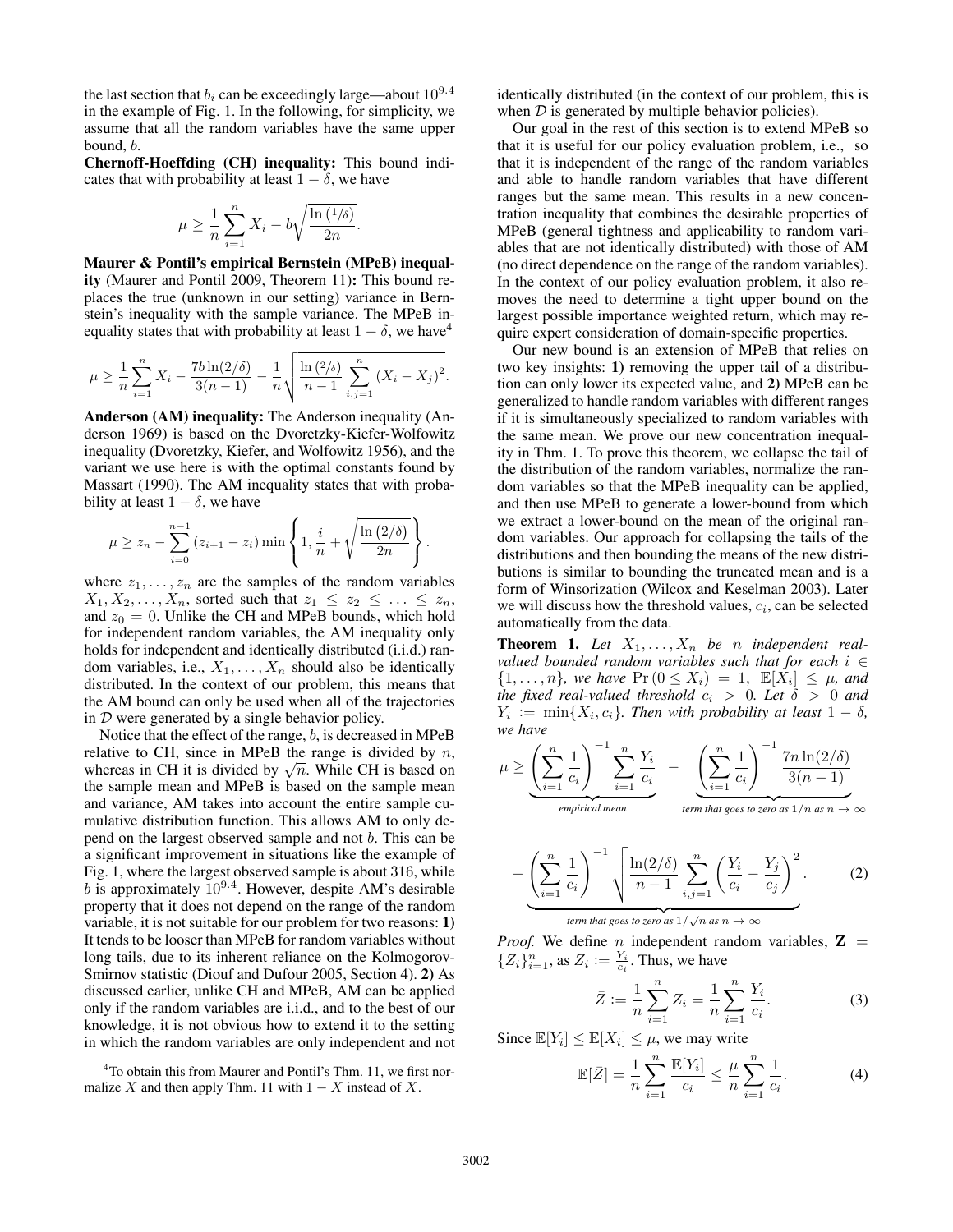Notice that the  $Z_i$  random variables, and therefore also the  $(1 - Z_i)$  random variables, are *n* independent random variables with values in [0, 1]. So, using Thm. 11 of Maurer and Pontil (2009), with probability at least  $1 - \delta$ , we have

$$
\mathbb{E}[1-\bar{Z}] \le 1 - \bar{Z} + \sqrt{\frac{2V_n(1-\mathbf{Z})\ln(2/\delta)}{n}} + \frac{7\ln(2/\delta)}{3(n-1)},
$$
 (5)

where the empirical variance,  $V_n(1 - \mathbf{Z})$ , is defined as

$$
V_n(1 - \mathbf{Z}) := \frac{1}{2n(n-1)} \sum_{i,j=1}^n ((1 - Z_i) - (1 - Z_j))^2
$$
  
= 
$$
\frac{1}{2n(n-1)} \sum_{i,j=1}^n \left(\frac{Y_i}{c_i} - \frac{Y_j}{c_j}\right)^2.
$$
 (6)

The claim follows by replacing  $\bar{Z}$ ,  $\mathbb{E}[\bar{Z}]$ , and  $V_n(1 - \mathbf{Z})$  in (5) with (3), (4), and (6).

**Remark 1:** Notice that if  $Pr(X_i \leq b_i) = 1$  and  $c_i = b_i$ for all *i*, then Thm. 1 degenerates to Thm. 11 of Maurer and Pontil (2009).

Remark 2: Thm. 1 allows us to take evaluation policy parameters  $\theta$ , a set of trajectories,  $\mathcal{D}$ , generated by several behavior policies, and a confidence level,  $(1 - \delta)$ , as input, and return a probabilistic lower bound on the performance of this policy,  $\rho(\theta) = \mu$ . The lower bound is the *right-handside* (RHS) of (2).

**Remark 3:** Despite the nested sum,  $\sum_{i,j}$ , the RHS of (2) can be evaluated in linear time (a single pass over the samples), since we may write

,

$$
\sum_{i,j=1}^{n} (A_i - A_j)^2 = 2n \sum_{i=1}^{n} A_i^2 - 2\left(\sum_{i=1}^{n} A_i\right)^2
$$

and so (2) may be rewritten as

$$
\mu \ge \left(\sum_{i=1}^n \frac{1}{c_i}\right)^{-1} \left[\sum_{i=1}^n \frac{Y_i}{c_i} - \frac{7n \ln(2/\delta)}{3(n-1)} - \sqrt{\frac{2\ln(2/\delta)}{n-1} \left(n \sum_{i=1}^n \left(\frac{Y_i}{c_i}\right)^2 - \left(\sum_{i=1}^n \frac{Y_i}{c_i}\right)^2\right)}\right].
$$
  
ark 4: Whereas in Remark 1, we used a confidence.

Remark 4: Whereas in Remark 1 we used a confidence, 1− δ, to compute a lower bound on  $ρ(θ) = μ$ , the bound can also be inverted to produce a confidence from a lower bound,  $\mu_-\geq 0$ . Let

$$
k_1 = \frac{7n}{3(n-1)}, \qquad k_3 = \mu - \sum_{i=1}^n \frac{1}{c_i} - \sum_{i=1}^n \frac{Y_i}{c_i},
$$

$$
k_2 = \sqrt{\frac{2}{(n-1)} \left( n \sum_{i=1}^n \left( \frac{Y_i}{c_i} \right)^2 - \left( \sum_{i=1}^n \frac{Y_i}{c_i} \right)^2 \right)},
$$

$$
\zeta = \frac{-k_2 + \sqrt{k_2^2 - 4k_1k_3}}{2k_1}.
$$

Then our confidence that  $\mu \geq \mu_{-}$  is

$$
1 - \delta = \begin{cases} 1 - \min\{1, 2\exp(-\zeta^2)\} & \text{if } \zeta \text{ is real and positive,} \\ 0 & \text{otherwise.} \end{cases}
$$

Remark 5: In order to use the result of Thm. 1 in our policy evaluation application, we must select the values of the  $c_i$ , i.e., the thresholds beyond which the distributions of the  $X_i$ are collapsed. To simplify this procedure, we select a single  $c > 0$  and set  $c_i = c$  for all i. When c is too large, it loosens the bound just like a large range  $b$  does. On the other hand, when  $c$  is too small, it decreases the expected values of the  $Y_i$ , which also loosens the bound. The optimal  $c$  must properly balance this trade-off between the range and mean of the  $Y_i$ . Fig. 2 illustrates this trade-off for the mountain car problem described in Fig. 1.



Figure 2: The lower bound  $\mu$  from Thm. 1 when using different values of  $c$  on the 100,000 trajectories used to generate Fig. 1. The optimal value of  $c$  is around 100, which equates to collapsing the tail of the distribution in Fig. 1 at 100. The curve continues below the horizontal axis down to  $-129,703$  for  $c = 10^{9.4}$ , i.e., the upper bound on  $\hat{\rho}(\theta, \tau, \theta_i)$ .

Thm. 1 requires the thresholds,  $c_i$ , to be fixed—i.e., they should not be computed using realizations of any  $X_i$ . So, we partition the data set, D, into two sets,  $\mathcal{D}_{pre}$  and  $\mathcal{D}_{post}$ .  $\mathcal{D}_{pre}$ is used to estimate the optimal threshold, c, and  $\mathcal{D}_{\text{post}}$  is used to compute the lower bound (the RHS of (2)). The optimal value of  $c$  is the one that results in the largest lower bound, i.e., maximizes the RHS of (2). Note that the RHS of (2) depends on the sample mean and sample variance. We will use the sample mean and variance of  $\mathcal{D}_{\text{pre}}$  to predict what the sample mean and variance in the RHS of (2) would be if we use  $\mathcal{D}_{\text{post}}$  and a specific value of c. We then select a  $c^*$  that maximizes this prediction, i.e.,

$$
c^* \in \arg\max\limits_{c} \underbrace{\frac{1}{n_{\text{pre}}}\sum\limits_{i=1}^{n_{\text{pre}}}{Y_i}}_{\text{prediction of } \mathcal{D}_{\text{post}} \text{'s sample mean}} - \underbrace{\frac{7c\ln(2/\delta)}{3(n_{\text{post}}-1)}}
$$

$$
-\sqrt{\frac{\ln(2/\delta)}{n_{\text{post}}}\underbrace{\frac{2}{n_{\text{pre}}(n_{\text{pre}}-1)}\left(n_{\text{pre}}\sum_{i=1}^{n_{\text{pre}}}Y_i^2-\left(\sum_{i=1}^{n_{\text{pre}}}Y_i\right)^2\right)}_{\text{prediction of } \mathcal{D}_{\text{post}}\text{'s sample variance}}}(7)
$$

Recall that  $Y_i := \min\{X_i, c_i\}$ , so all the three terms in (7) depend on  $c$ . Once an estimate of the optimal threshold,  $c^*$ , has been formed from  $\mathcal{D}_{pre}$ , Thm. 1 is applied using  $c^*$  and the samples in  $\mathcal{D}_{\text{post}}$ . From our preliminary experiments we found that using  $\frac{1}{20}$  of the samples in  $\mathcal{D}_{pre}$  and the remaining  $19/20$  in  $\mathcal{D}_{\text{post}}$  works well. In our application we know the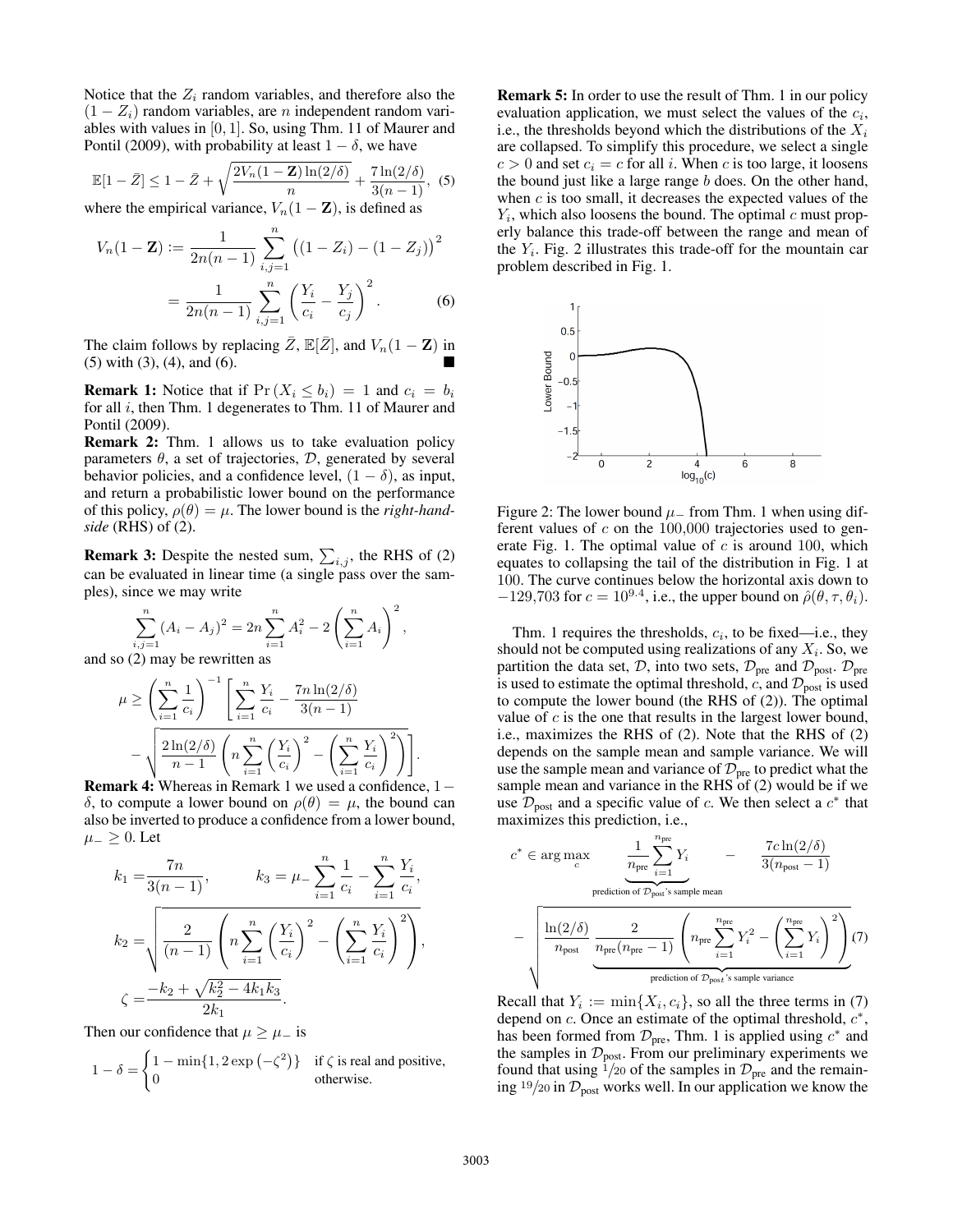|  | <b>Theorem</b> | CН           | <b>MPeB</b>        | AN |
|--|----------------|--------------|--------------------|----|
|  | 0.154          | $-5,831,000$ | $-129,703$   0.055 |    |

Table 1: A comparison of 95% confidence lower bounds on  $\rho(\theta)$ . The 100,000 trajectories and evaluation policy are the same as in Fig. 1 and 2. The sample mean (average importance weighted return) is 0.191.

true mean is in [0, 1], so we require  $c^* \geq 1$ . When some of the random variables are identically distributed, we ensure that they are divided with <sup>1</sup>/20 in  $\mathcal{D}_{\text{pre}}$  and <sup>19</sup>/20 in  $\mathcal{D}_{\text{post}}$ <sup>5</sup>.

#### Experiments

#### Mountain Car

We used the mountain car data from Fig. 1 to compare the lower bounds found when using Thm. 1, CH, MPeB, and AM. The results are provided in Table 1. These results reflect our previous discussion—the large possible range of  $\hat{\rho}(\theta, \tau, \theta_i)$  causes CH to perform poorly since it scales with  $\rho(\theta, \tau, \theta_i)$  causes CH to perform poorly since it scales with  $b/\sqrt{n}$ . MPeB is the next worst since it scales with  $b/(n-1)$ . AM performs reasonably well since it depends on the largest observed sample,  $z_{100000} \approx 316$ , rather than  $b \approx 10^{9.4}$ . However, as expected, Thm. 1 performs the best because it combines the tightness of MPeB with AM's lack of dependence on b.

### Digital Marketing using Real-World Data

Adobe Marketing Cloud is a powerful set of tools that allows companies to fully leverage digital marketing using both automated and manual solutions. It has been deployed widely across the internet, with approximately seven out of every ten dollars transacted on the web passing through one of Adobe's products. Adobe Target, one of the six core components of Adobe Marketing Cloud, allows for automated userspecific targeting of advertisements and campaigns. When a user requests a webpage that contains an advertisement, the decision of which advertisement to show is computed based on a vector containing all of the known features of the user.

This problem tends to be treated as a bandit problem, where an agent treats each advertisement as a possible action and attempts to maximize the probability that the user clicks on the advertisement. Although this greedy approach has been successful, it does not necessarily also maximize the total number of clicks from each user over his or her lifetime. It has been shown that more far-sighted reinforcement learning approaches to this problem can improve significantly upon bandit solutions (Theocharous and Hallak 2013).

In order to avoid the large costs associated with deployment of a bad policy, in this application it is imperative that new policies proposed by RL algorithms are thoroughly evaluated prior to execution. Because off-policy evaluation methods are known to have high variance, estimates of performance without associated confidences are not sufficient.

However, our high-confidence off-policy evaluation method *can* provide sufficient evidence supporting the deployment of a new policy to warrant its execution.

For our second case study we used real data, captured with permission from the website of a Fortune 50 company that receives hundreds of thousands of visitors per day and which uses Adobe Target, to train a simulator using a proprietary in-house system identification tool at Adobe. The simulator produces a vector of 31 real-valued features that provide a compressed representation of all of the available information about a user. The advertisements are clustered into two highlevel classes that the agent must select between. After the agent selects an advertisement, the user either clicks (reward of  $+1$ ) or does not click (reward of 0) and the feature vector describing the user is updated. We selected  $T = 20$  and  $\gamma =$ 1.

This is a particularly challenging problem because the reward signal is sparse—if each action is selected with probability 0.5 always, only about 0.38% of the transitions are rewarding, since users usually do not click on the advertisements. This means that most trajectories provide no feedback. Also, whether a user clicks or not is close to random, so returns have relatively high variance.

We generated data using an initial baseline policy and then evaluated a new policy proposed by an in-house reinforcement learning algorithm. Fig. 3 shows the 95% confidence lower bound produced using different numbers of trajectories and various concentration inequalities. As in the mountain car example, Thm. 1 significantly outperforms previously existing concentration inequalities.

Fig. 4, gives our confidence for every possible lower bound. This characterizes the risk associated with deployment of the new policy since it gives a confidence bound for every possible outcome—it bounds the probability of different levels of degradation in performance relative to the behavior policy as well as the probability of different amounts of improvement. Fig. 4 is an exceptionally compelling argument for deployment of the new policy in place of the behavior policy.

## Conclusion and Future Work

We have presented a technique that can instill the user of an RL algorithm with confidence that a newly proposed policy will perform well, without requiring the new policy to actually be executed. This is accomplished by providing confidence bounds for various levels of performance degradation and improvement. Our ability to compute tight confidence bounds comes from a novel adaptation of an existing concentration inequality to make it particularly well suited to this application. Specifically, it can handle random variables that are not identically distributed and our experiments suggest that it is tight even for distributions with heavy upper tails.

Our scheme for automatically selecting the threshold parameter, c, is *ad hoc*. This could be improved, especially by a method for adaptively determining how many samples should be used to select c. Second, our creation of a practical lower bound on the expected return of a policy might

<sup>&</sup>lt;sup>5</sup>In our policy evaluation application, the importance weighted returns from two trajectories are identically distributed if the trajectories were generated by the same behavior policy.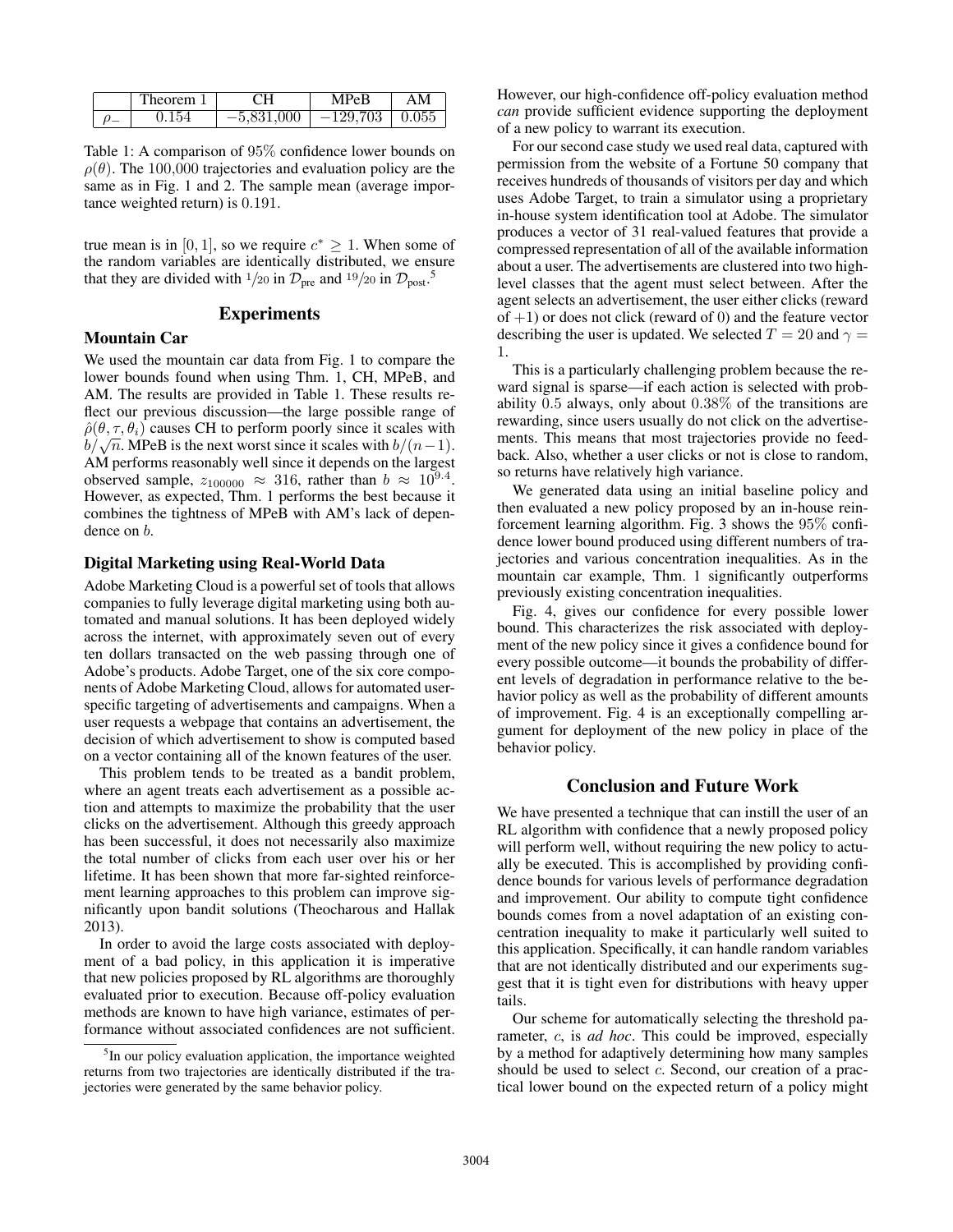

Figure 3: 95% confidence lower bound (unnormalized) on  $\rho(\theta)$  using trajectories generated using the simulator described in the text. The behavior policy's true expected return is approximately 0.0765 (per step click probability of  $0.0765/T \approx .38\%)$  and is plotted as "Behavior". The evaluation policy's true expected return is approximately 0.086 (per step click probability of  $\approx$  .43%). These two estimates of the policies' performances were computed by deploying them in the simulator for 1 million trajectories and computing the average return. The curves are averaged over ten trials, and the largest standard deviation is 0.002. CH never achieved a lower bound above  $-22$ , and so it is not visible in this plot. Notice that, using Thm. 1, we are able to guarantee that the evaluation policy is an improvement upon the behavior policy with at least 95% confidence using only 2 million trajectories (recall that the website has several hundred thousand visitors *per day*).

allow for the transfer of bandit algorithms to the sequential decision making setting.

#### Appendix

In this appendix we show that, for any  $(\tau, \theta_i) \in \mathcal{D}$ ,  $\hat{\rho}(\theta, \tau, \theta_i)$  is a random variable whose expectation is a lower bound on the performance of the evaluation policy,  $\rho(\theta)$ . Let  $\mathcal Y$  and  $\mathcal Z$  be the sets of trajectories,  $\tau$ , such that  $\Pr(\tau|\theta) \neq 0$ and  $Pr(\tau | \theta_i) \neq 0$ , respectively, and let  $\mathcal{Y}^c$  be the complement of  $\mathcal Y$ . Our claim comes from the following series of (in)equalities:

$$
\mathbb{E}_{\tau \sim \theta_i} [\hat{\rho}(\theta, \tau, \theta_i)] = \mathbb{E}_{\tau \sim \theta_i} \left[ R(\tau) \frac{\Pr(\tau | \theta)}{\Pr(\tau | \theta_i)} \right]
$$
(8)  

$$
= \int_{\mathcal{Z}} R(\tau) \Pr(\tau | \theta) d\tau
$$
  

$$
= \int_{\mathcal{Y}} R(\tau) \Pr(\tau | \theta) d\tau + \underbrace{\int_{\mathcal{Y}^c \cap \mathcal{Z}} R(\tau) \Pr(\tau | \theta) d\tau}_{\stackrel{(a)}{=} 0}
$$
  

$$
- \int_{\mathcal{Y} \cap \mathcal{Z}^c} R(\tau) \Pr(\tau | \theta) d\tau
$$
  

$$
\stackrel{(b)}{\leq} \int_{\mathcal{Y}} R(\tau) \Pr(\tau | \theta) d\tau = \mathbb{E}_{\tau \sim \theta} [R(\tau)] = \rho(\theta),
$$

where  $\mathbb{E}_{\tau \sim \theta}$  denotes the expected value when the trajectories,  $\tau$ , are generated using policy parameters  $\theta$ . In (8),



Figure 4: Our confidence that  $\rho(\theta)$  is at least the (unnormalized) lower bound specified on the horizontal axis, as computed using Thm. 1. As in Fig. 3, the initial behavior policy's expected return is approximately 0.0765 and the evaluation policy's true (unknown in practice) expected return is approximately 0.086, both of which are marked on the horizontal axis. First we used 2 million trajectories from the behavior policy to compute lower bounds on the performance of the evaluation policy for every possible confidence. The result of this experiment is shown by the solid black line. The 95% confidence lower bound was 0.077. Although this means guaranteed improvement with high confidence, it is only a minor improvement that may not warrant the high overhead costs associated with deploying a new policy. We therefore collected an additional 3 million trajectories using the initial behavior policy and recomputed the lower bounds using all 5 million trajectories. The result of this experiment is shown by the dashed blue line, where the 95% confidence lower bound is 0.0803. We then deployed the evaluation policy and collected 1 million on-policy trajectories and recomputed the lower bounds once again. The result of this experiment using all 6 million trajectories is shown by the dotted red line. Using all 6 million trajectories resulted in a 95% confidence lower bound of 0.81, which supports continued deployment of the evaluation policy.

(a) This integral is zero because, from the definition of  $\mathcal{Y}$ , we have  $Pr(\tau | \theta) = 0$ , for each  $\tau \in \mathcal{Y}^c \cap \mathcal{Z}$ . (b) This inequality holds because  $R(\tau) \geq 0$ .

It is clear from (8) that if the support of  $Pr(\tau | \theta)$  (the evaluation policy) is a subset of the support of  $Pr(\tau | \theta_i)$  (the behavior policy), then  $\int_{\mathcal{Y} \cap \mathcal{Z}^c} R(\tau) \overline{\Pr}(\tau | \theta) d\tau = 0$ , and as a result,  $\mathbb{E}_{\tau \sim \theta_i} \big[ \hat{\rho}(\theta, \tau, \theta_i) \big] = \rho(\theta)$ , which means  $\hat{\rho}(\theta, \tau, \theta_i)$  is an unbiased estimate of  $\rho(\theta)$ . However, if this is not the case, i.e.,  $\mathbb{E}_{\tau \sim \theta_i} \big[ \hat{\rho}(\theta, \tau, \theta_i) \big] \leq \rho(\theta)$ , our results are still valid, because later in the paper we will find a lower-bound on  $\mathbb{E}_{\tau \sim \theta_i} \big[ \hat{\rho}(\theta, \tau, \theta_i) \big]$ , which would also be a lower bound on  $\rho(\theta)$  (our quantity of interest).